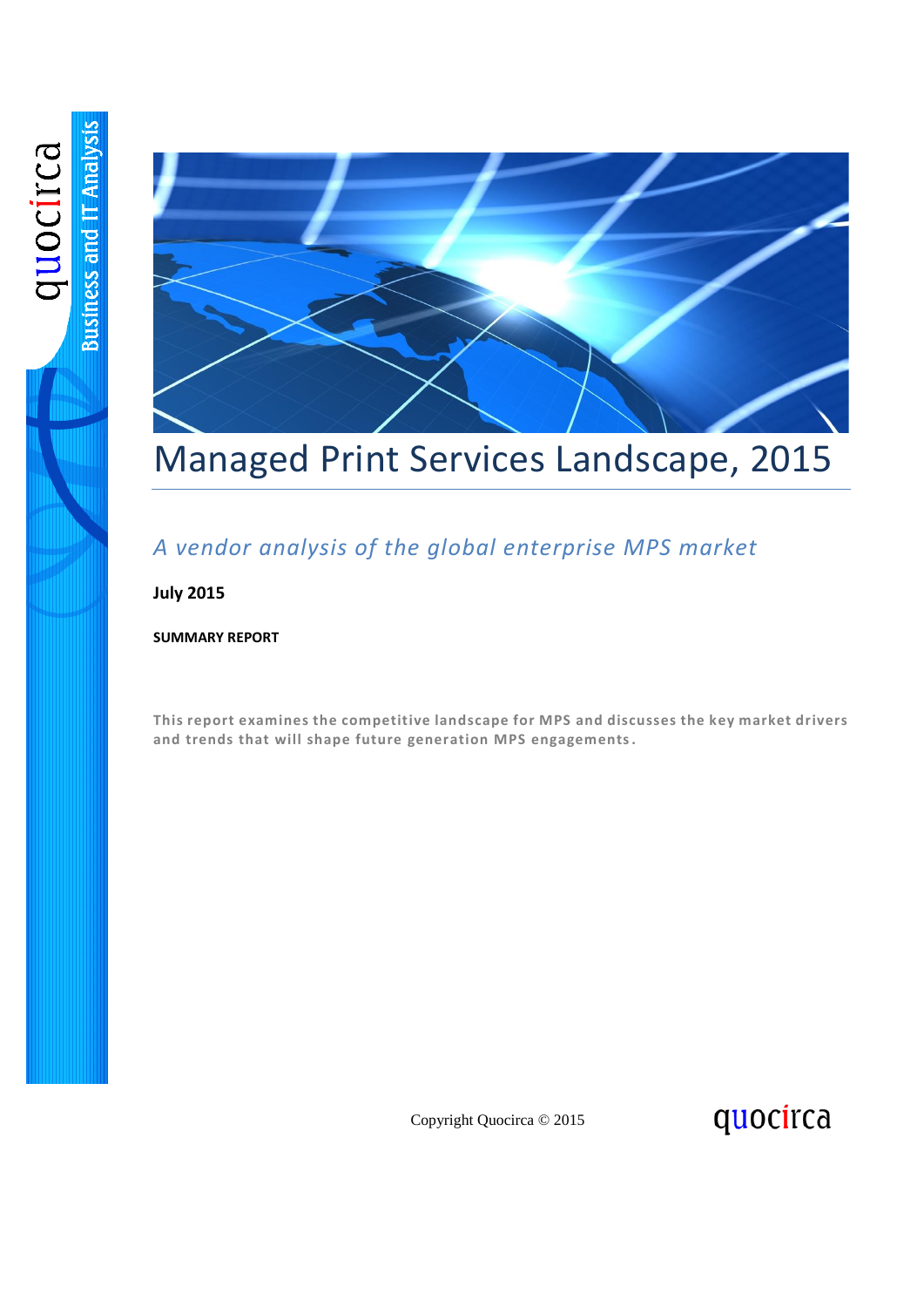# Managed Print Services Landscape, 2015

### *EXECUTIVE SUMMARY*

The managed print services market continues to gain momentum as enterprises seek to tackle escalating print costs and drive greater business efficiency. The market is relatively buoyant with 51% of organisations (either already using or planning to use MPS) indicating they plan to increase expenditure on MPS over the next year. Whilst broader workflow solutions are proving to be a significant differentiator, service delivery remains a key MPS market driver. Quocirca believes that continued investment to drive enhanced service performance through predictive analytics and a focus on consistent delivery through integrated back-end platforms is ultimately what sets the leading providers apart.

| <b>Market leaders</b><br>characterised by mature<br>offerings and enhanced<br>workflow solutions<br>portfolio | The tightly contested MPS market is characterised by a cluster of leaders, with Xerox<br>remaining in the lead. Despite limited MPS revenue growth in the past year (mainly due<br>to an already large base than other vendors), its leadership margin is boosted by its<br>breadth of capabilities across office and enterprise printing. Other market leaders are<br>HP, Ricoh, Lexmark and Canon with Lexmark showing strong growth and continued<br>investment in and enhancement of both its MPS and ECM portfolio.                                                                                                                                                |
|---------------------------------------------------------------------------------------------------------------|-------------------------------------------------------------------------------------------------------------------------------------------------------------------------------------------------------------------------------------------------------------------------------------------------------------------------------------------------------------------------------------------------------------------------------------------------------------------------------------------------------------------------------------------------------------------------------------------------------------------------------------------------------------------------|
| <b>Strong performers</b><br>provide complementary<br>strengths                                                | Konica Minolta has made significant progress since last year, with strong growth in MPS<br>revenue, which has helped expand its market penetration. It has developed a strong<br>holistic approach to its Optimized Print Services (OPS) offering supported by a growing<br>focus on business process optimisation. Kyocera is emerging as a credible player in the<br>market with its MDS proposition, which is primarily delivered through its dealer<br>Particularly unique is its cloud services offering through its strategic<br>network.<br>relationship with KDDI and Telehouse data centres, where it offers a virtualised MPS<br>model.                       |
| <b>Security driving the MPS</b><br>agenda                                                                     | For the first year, security has risen to the top of the agenda with 75% indicating that<br>this was an important or very important driver (average score of 4.01 out of 5). Overall<br>40% of organisations have completed a security assessment with a further 46%<br>indicating an audit was underway. Overall 74% of organisations have deployed are or<br>planning to implement secure print solutions (i.e. pull printing). Those using MPS are<br>most likely to have deployed pull printing - 42% compared to just 14% of those not<br>currently using MPS.                                                                                                     |
| MPS is effectively driving<br>paper to digital transition                                                     | Overall, 72% of respondents indicated that they have some paper free processes and<br>are planning more. For those already using MPS, this rose to 74% compared to 57%<br>that have yet to start MPS. Key to the transition to digitised workflow is better<br>utilisation of smart MFP technology. Overall, 37% of organisations have a well-defined<br>strategy that maximises the benefits of smart MFPs. Those using MPS are most<br>confident about paper to digital integration - 77% compared to 56% of those yet to<br>embark on an MPS engagement.                                                                                                             |
| Analytics has potential to<br>drive greater business<br>value                                                 | Driven by the need to gain greater insight from the wealth of structured and<br>unstructured data collected across an enterprise, the market for Big Data analytics<br>continues to grow. Quocirca's survey revealed that overall, 45% of organisations using<br>MPS plan to increase expenditure in this area. Providers recognise that through<br>running large-scale engagements, there is a wealth of insight that can be uncovered<br>about their customer businesses. As MPS moves up the value chain and becomes more<br>focused on delivering strategic business impact, analytics promises to be the next key<br>differentiator amongst leading MPS providers. |



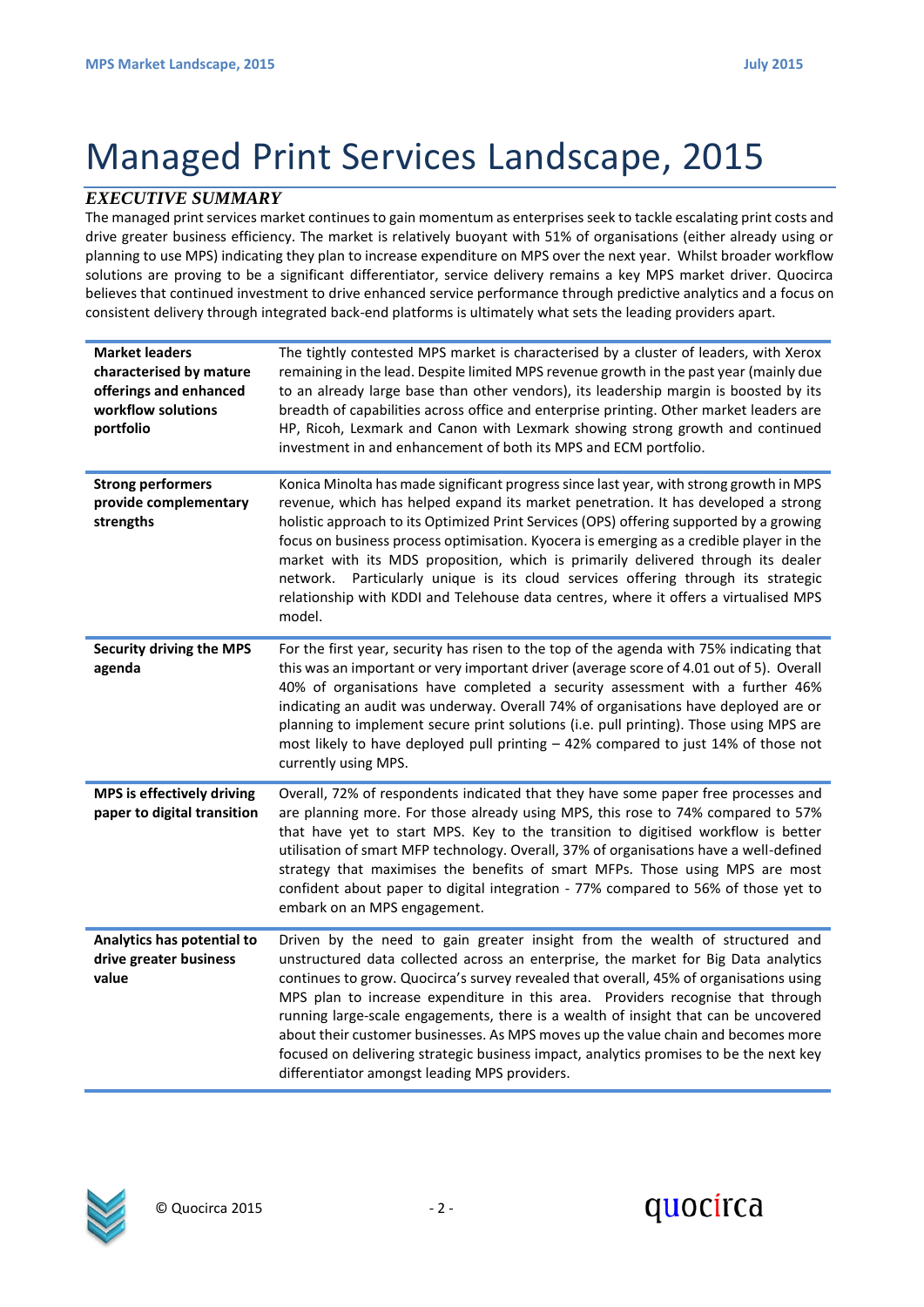# **Table of Contents**



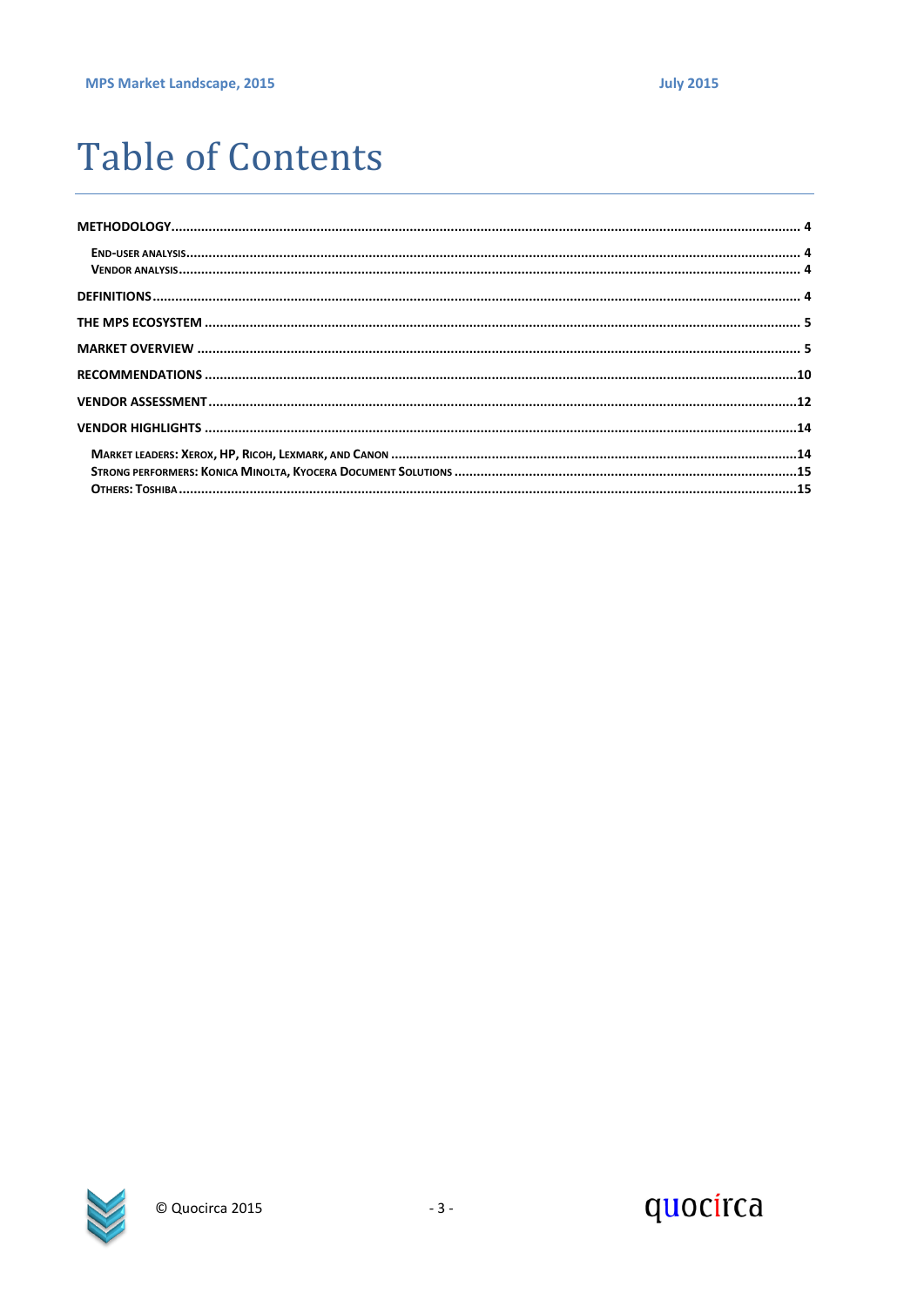# <span id="page-3-0"></span>Methodology

### <span id="page-3-1"></span>**End-user analysis**

Quocirca conducted an end-user survey among senior IT managers with responsibility for decisions relating to a managed print service. Research was conducted in the UK, France, Germany, and the US, at 210 enterprise companies with 1,000 or more employees. Overall, 100 respondents were using MPS, 46 were planning to and 64 were not using or planning MPS. This survey was conducted by telephone and fielded during April 2015.

### <span id="page-3-2"></span>**Vendor analysis**

Quocirca has included the following MPS providers in this study: Canon, HP, Konica Minolta, Kyocera, Lexmark, Ricoh and Xerox. Vendor selection was according to:

- **Experience and skills in providing MPS services:** all providers had to demonstrate a strong record of delivering MPS.
- **Geographical delivery capability**: each provider was required to have the capability to deliver global services.

Each MPS vendor was requested to complete a written submission detailing its strategy, capabilities, and customer references to ensure key facts and figures were captured. These submissions were followed up with vendor interviews. The quantitative and qualitative inputs from the vendor research were analysed by Quocirca, in order to determine each vendor's score against a list of criteria for market presence and completeness of offering. Each score is on a scale of 1 to 5, where 1 is weak and 5 is very strong. This evaluation of the MPS market is intended as a starting point only. Please note that Quocirca's scoring is based on an unweighted model although prospective buyers may wish to weight the scores to meet their own specific needs.

### <span id="page-3-3"></span>Definitions

Quocirca defines a "managed print service" as the use of an external provider to assess, optimise and continuously manage an organisation's document output environment, in order to lower costs and improve productivity and efficiency while reducing risk. MPS allows organisations to reduce costs and improve efficiency by rationalising the print environment. It also leverages existing investments in multi-function peripherals (MFPs), while continually monitoring usage, so that the optimised infrastructure continues to meet business needs.

MPS covers a number of service areas across three broad categories:

- **Assessment** a review of the current print environment to provide recommendations for a rationalised print environment and provide an estimate of potential future savings. Assessments range from basic online assessments to full workflow assessments. Environmental impact analysis and document security assessments may also be included.
- **Optimisation** device rationalisation and consolidation to improve user-to-device ratios and development of print policies to develop a governance framework for a full enterprise MPS, including change management, deployment and transition.
- **Management**  continuous process improvement, business reviews, SLA monitoring, remote management and workflow improvement.

These services fall under Quocirca's definition of MPS when the vendor takes over responsibility for delivery under a contract of three years or more in length. Such activities may also involve the transfer of people or assets to the vendor or provider.



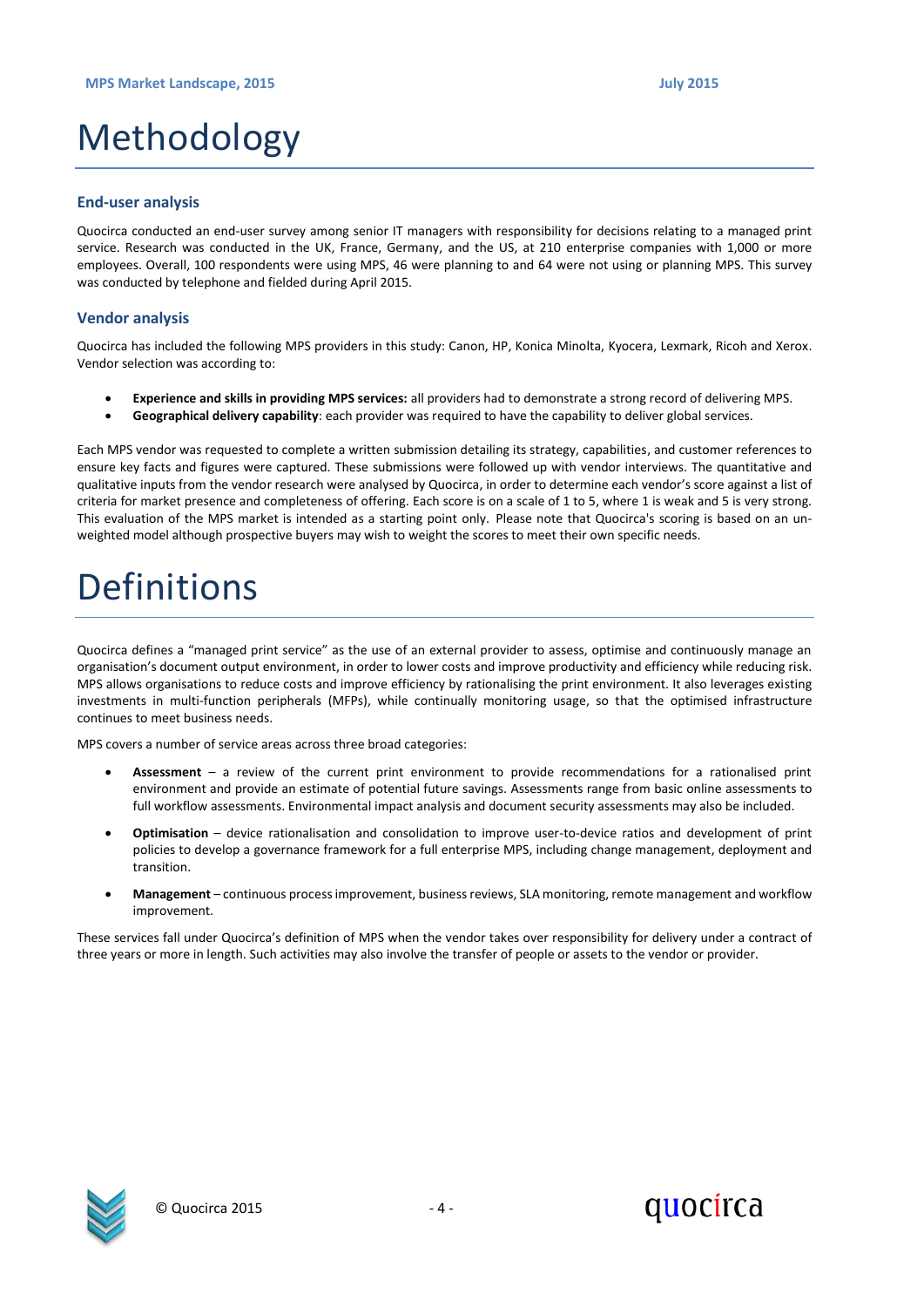## <span id="page-4-0"></span>The MPS ecosystem

The MPS landscape includes printer/copier manufacturers, systems integrators and software infrastructure vendors.

- **Printer/copier manufacturers:** these vendors' programmes are generally tied to their product offerings, although multivendor support is often offered. Service offerings include assessment, design, implementation, and support services. They may also offer MPS programmes to their reseller partners. Vendors in this category include Canon, HP, Kyocera, Konica Minolta, Lexmark, Ricoh, Toshiba, and Xerox.
- **Systems integrators/resellers:** these are a channel to market for some printer and copier vendors, and may offer MPS as part of a wider managed IT services offering.
- **Independent Software Vendors (ISVs)**: these provide software tools for use in the print environment. Examples include print management products such as Nuance Equitrac, Print Audit, FM Audit, and PrintFleet and secure printing products from Equitrac, SafeCom, and Ringdale. MPS providers often use such third party products to add value to a particular element of their MPS portfolio.

### <span id="page-4-1"></span>Market overview

#### *Market momentum*

The managed print services market continues to gain momentum as enterprises seek to tackle escalating print costs and drive greater business efficiency. The market is relatively buoyant with 51% of organisations (either already using or planning to use MPS) indicating they plan to increase expenditure on MPS over the next year. Quocirca estimates that almost 50% of large enterprises (over 1,000 employees) are now using some form of MPS, with stronger prevalence in very large enterprises. Overall, a further 20% are planning to use MPS within the next year, reflecting the growing maturity of the market. Whilst broader workflow solutions are proving to be a significant differentiator, service delivery remains a key MPS market driver. Quocirca believes that continued investment to drive enhanced service performance through predictive analytics and focus on consistent delivery through integrated back-end platforms is ultimately, what sets the leading providers apart.

On average, organisations have been using MPS for 3 years with an average of 23 locations and 6 countries covered by an MPS contract. The majority (64%) are in the second phase of their engagements – having optimised their fleet and now implementing document workflow tools. Overall, 70% operate a multivendor fleet managed by a single MPS provider (mixed fleet) reflecting the need for strong multivendor support capabilities at the outset of any MPS contract. However, almost 80% indicate that they intend to consolidate on a single brand. Operating a standardised fleet offers a range of efficiency benefits – for both IT management and end-users. Clearly those MPS providers that are able to offer the broadest hardware portfolio are best positioned to address the diverse printing and imaging needs of large enterprises.

Currently, the majority of respondents indicated that they use a hybrid MPS approach, retaining some print management tasks inhouse. However, the fully outsourced approach is the one paying the most dividends. Overall, 90% of those using a fully outsourced service are satisfied or very satisfied with the management and performance of their print infrastructure, compared to 68% of those taking a hybrid approach. In fact, while overall respondents reported an average saving of 26% on the cost of printing over the past year through using MPS, it is those using a fully outsourced approach that report the highest savings. Almost 40% of this segment indicates savings of over 30% compared to 24% of those using a hybrid approach.

Certainly, with a full-outsourced approach, organisations can achieve significant cost efficiencies and the scale and experience of the MPS provider can go beyond what is available from internal resources. It can also enable an organisation to drive innovation and change by freeing up internal IT staff to spend on development projects that are more closely aligned to achieving business objectives. Whilst a hybrid approach can help an organisation retain some level of in-house control, it requires robust governance to ensure efficiency and consistent service level quality.

#### *Security and cost are top drivers for MPS*

Overall, for the first year, security has risen to the top of the agenda with 75% indicating that this was an important or very important driver (average score of 4.01 out of 5). Document security was rated the highest by professional service and financial sector respondents with government, despite their heavy reliance on printing, paying it the lowest priority. Unsurprisingly cost remains a top driver – particularly amongst organisations with more than 3,000 employees and those in the professional services



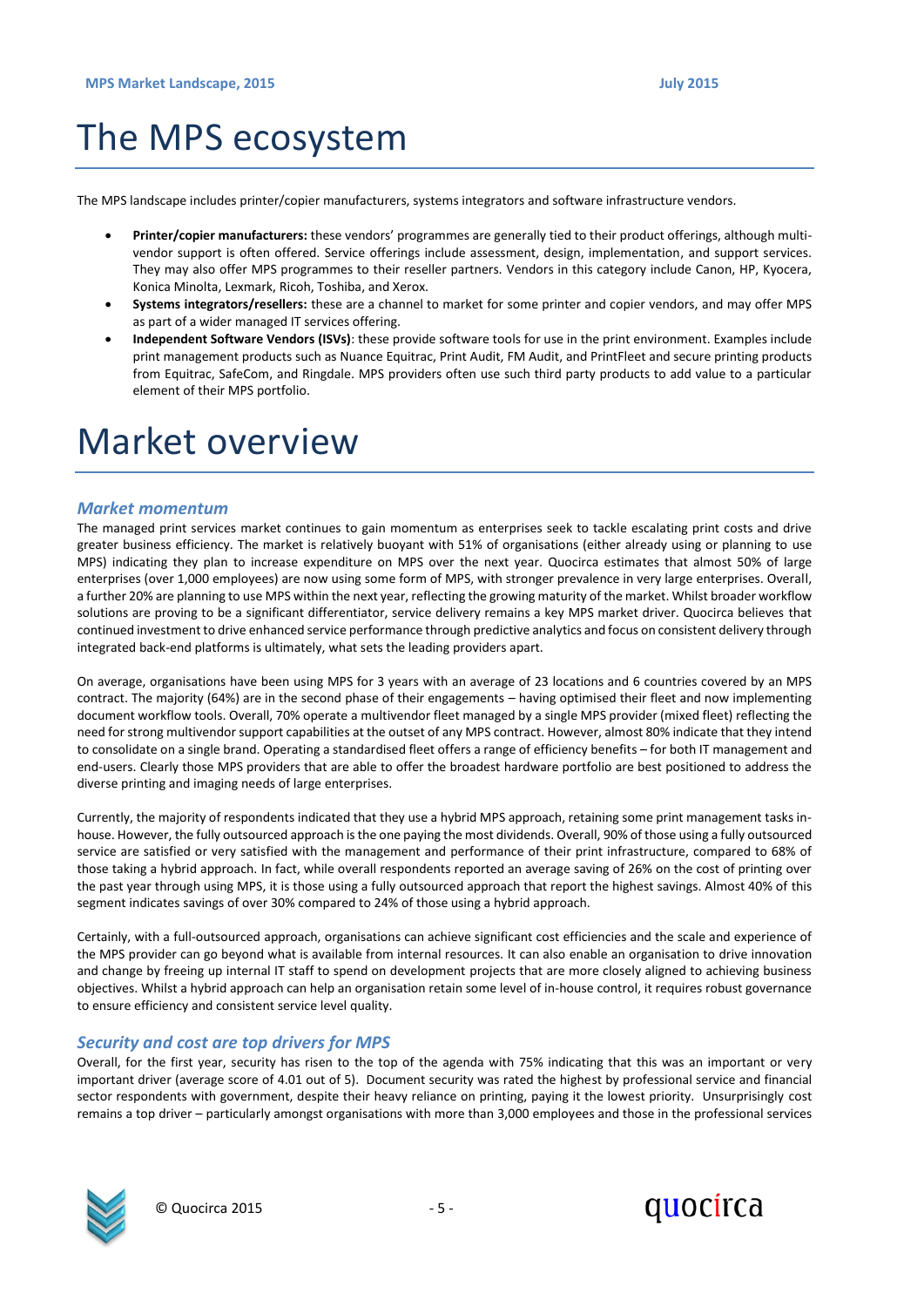and financial sector. Clearly, despite many of these organisations transitioning to digital processes, the cost of printing is still a key challenge, which they are looking to mitigate through MPS. Service quality follows closely behind; improving service levels through better governance, SLA quality and reporting and analytics is now a key differentiator for the top MPS providers.

Notably, larger enterprises are also more likely to be using MPS to reduce paper usage and reduce environmental impact. MPS has a strong role to play here and increasingly, leading MPS providers are looking at this from a holistic view at the outset of every MPS engagement. With the appropriate workflow solutions and services supported by the latest smart MFP technology, MPS can help organisations make strong inroads in automating workflows and reducing wasteful and inefficient paper processes.



**Figure 1. How important are the following drivers to your organisation in motivating a move to a managed print service**?

#### *MPS is successfully tackling paper to digital workflow*

Overall, 72% of respondents indicated that they have some paper free processes and are planning more. For those already using MPS, this rose to 74% compared to 57% that have yet to start MPS. So how well is MPS faring when it comes to helping organisations transition to digital workflows?

A key consideration is the smart multi-function printer (MFP), which when effectively utilised is the foundation to bridging the paper and digital gap. With sophisticated document capture and routing capabilities, these devices can integrate directly with enterprise content management (ECM) and other systems such as enterprise resource planning (ERP). So, for instance, paper invoices or expense receipts can be scanned and routed directly to an accounts application from the MFP interface panel.

Quocirca's survey revealed that overall, 37% of organisations have a well-defined strategy that maximises the benefits of smart MFPs, with 50% indicating that they understand the value of smart MFPs and are starting to exploit them. Notably, 46% of MPS users have a well-defined MFP strategy compared to just 14% of those that are yet to begin their MPS engagement.



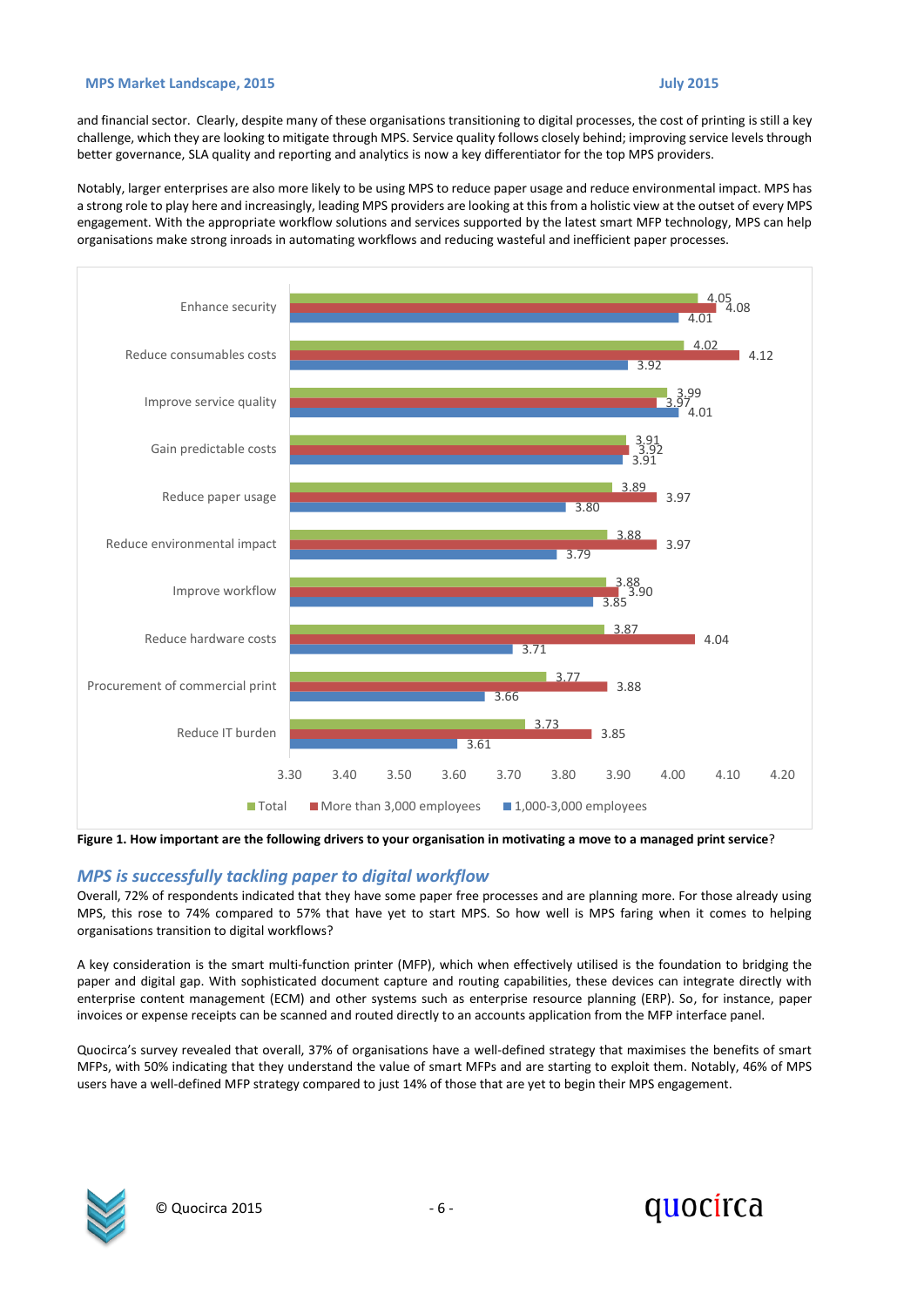Those using MPS are already reaping the benefits in their paper and digital workflow integration. Overall, larger enterprises are faring the best, with 87% indicating that their organisations are effective or very effective (average score 4.01 out of 5) compared to 65% of smaller enterprises (average score of 3.84). It is those organisations using a fully outsourced model that are likely to be most satisfied – 50% rated their ability as very effective compared to 26% of those taking the hybrid model. Business process optimisation expertise is a key success criteria for effectively automating paper dependent processes. Clearly those organisations using a fully outsourced approach are reaping the benefits from accessing the skills and expertise of a third party MPS provider.

There is a direct correlation between MPS usage and confidence in paper to digital workflow integration – 77% of MPS users indicate high confidence levels compared to 56% of those planning MPS (Figure 2). There are some industry variations; whilst financial services are the most confident, government and professional services lag behind. By region, just 48% of UK respondents believed their organisations were effectively integrating paper and digital workflow compared to 84% of US respondents.



#### **Figure 2. How effectively does your organisation manage and integrate paper-based information into digital workflows? (Rated effective or very effective)**

MPS is certainly helping organisations tackle the paper trail, and as more organisations move to the business process optimisation stages of their engagements, Quocirca expects to see even higher confidence in this area.

#### *MPS is closing the print security gap*

Overall, 65% indicated that their organisations plan to increase expenditure in IT security. This is encouraging for the MPS market as there is still a significant opportunity to enhance the security of what is often the weakest link – the print environment. Whilst enterprises reporting document security as a top driver for moving to MPS, there is still a significant opportunity to close the print security gap. Information – whether it resides on paper or electronic format represents a vast array of customer insight, customer insight, employee knowledge, business intelligence and innovation. Left unsecured, this information can pose a huge legal and reputational risk.

Organisations are waking up to the potential security risks that moving to a shared MFP environment poses. However, there are regional variations - whilst 40% of UK respondents indicated they were concerned with data loss through unclaimed output, this rose to 56% in the US.

Overall, 70% reported at least one data loss in the past year, with losses being slightly more prevalent in organisations with over 3,000 employees. The US shows the highest level of data loss – 82% indicating paper-related data losses compared to 42% of UK respondents. However, the picture could be worse in the UK with 16% not knowing the level of data loss at all (Figure 3). By vertical, the highest incidence of data loss was reported in the government sector, with only 20% indicating no data loss compared to 40% of financial service respondents.



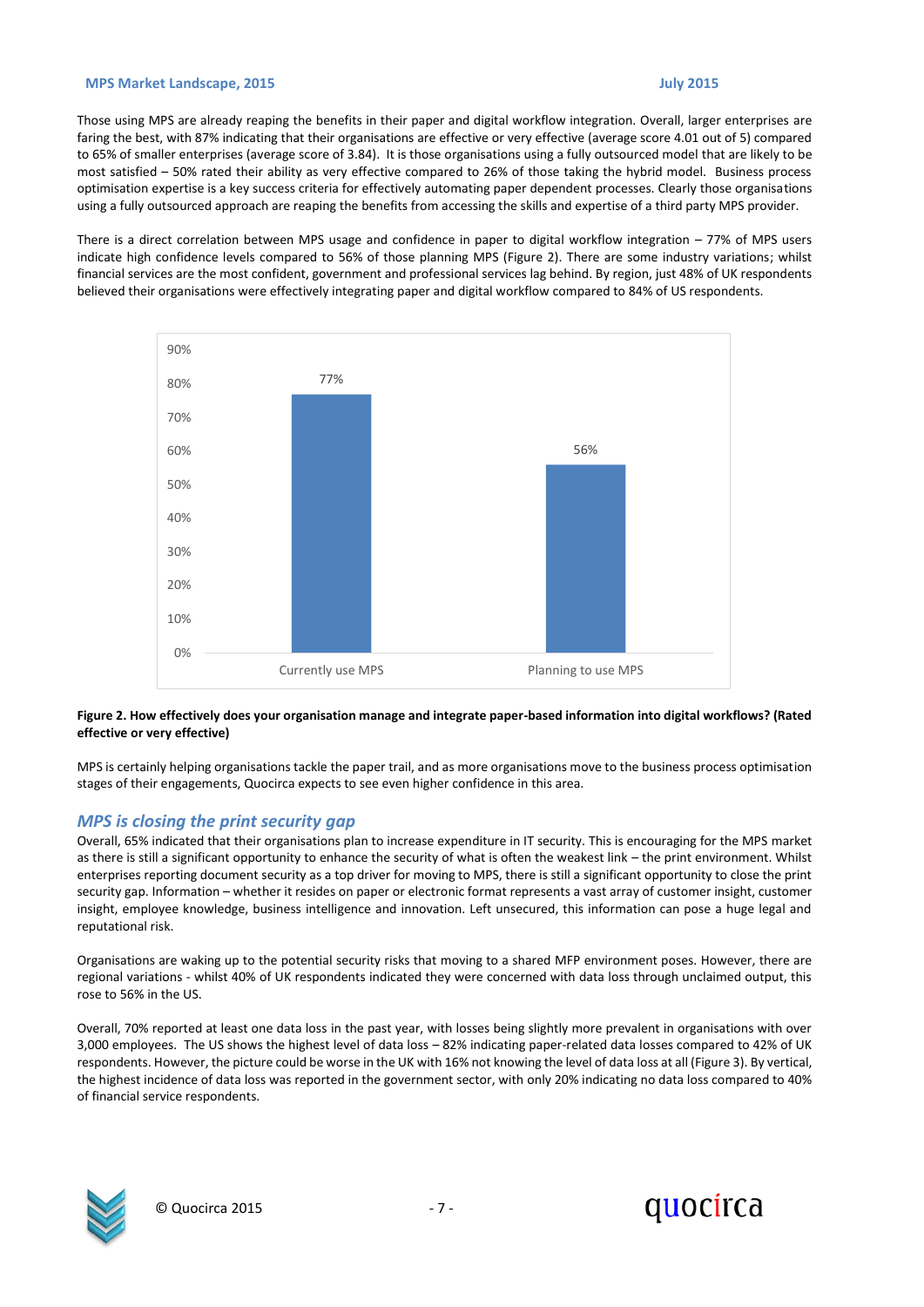

#### **Figure 3. What level of paper-related data losses through printers/MFPs has your organisation had in the past 12 months?**

Clearly, this all points to the need for full document security audits and the implementation of secure print solutions. Overall 40% of organisations have completed a security assessment with a further 46% indicating an audit was underway. Organisations in the US and France are most likely to have completed a security assessment, reflecting a higher priority attributed to document security. Overall, 74% of organisations have deployed are or planning to implement secure print solutions (i.e. pull printing). Those using MPS are most likely to have deployed pull printing – 42% compared to just 14% of those not currently using MPS. Despite a lower incidence of data loss, UK respondents have deployed pull printing at the same levels as other regions. There is a variation by industry, with the majority of financial services leading in their deployment and the government sector lagging behind. (Figure 4)



**Figure 4. Has your company deployed or plan to deploy pull printing?**



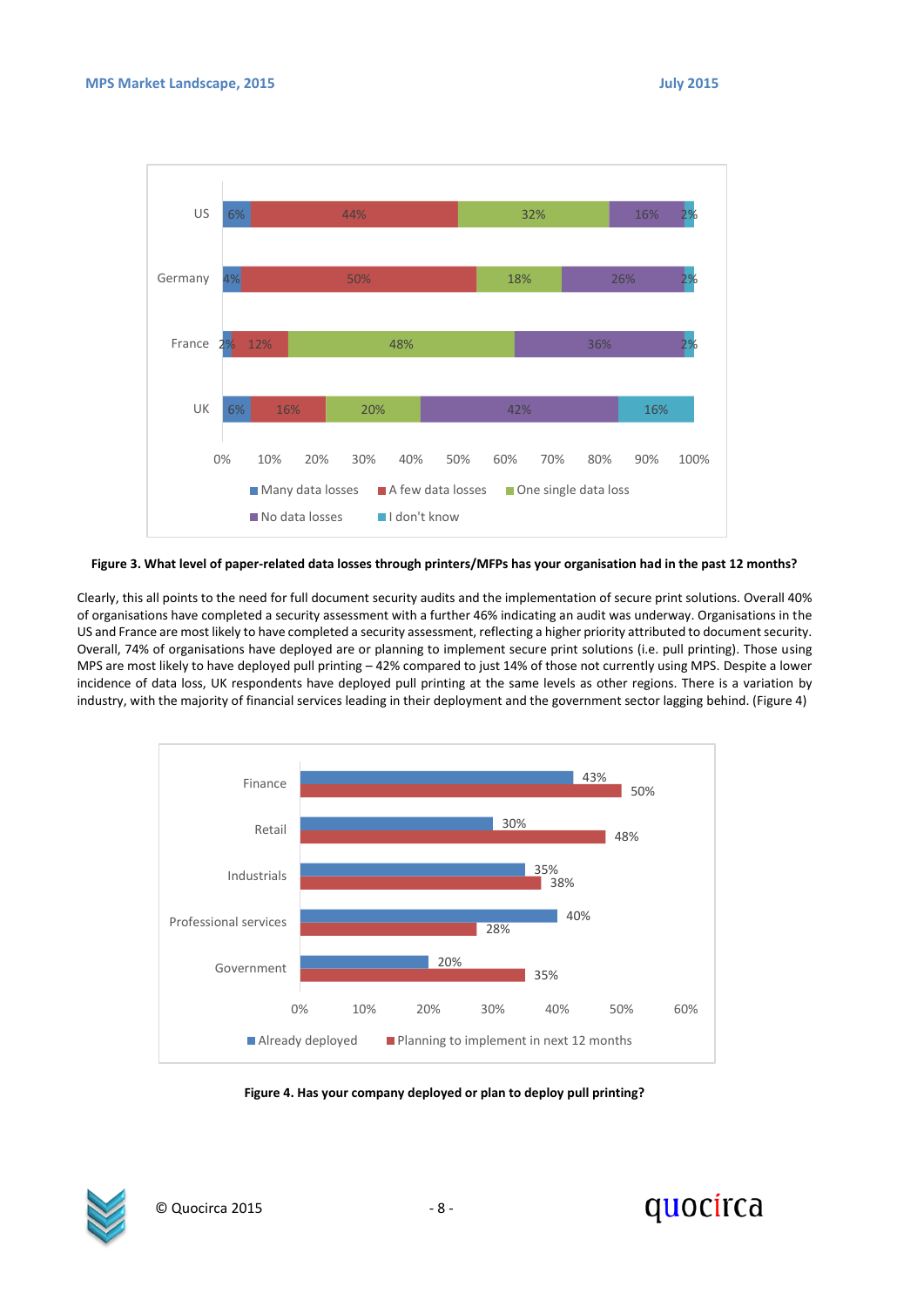Encouragingly, 77% of organisations feel that MPS has delivered on its goal to enhance document security. Quocirca believes that security assessments and solutions are now a core requirement for any MPS engagement. Buyers should closely evaluate not only the detail of any security assessment but also the hardware and software technology, to ensure that document security is robust across the entire printer fleet.

### *Innovation through analytics*

Driven by the need to gain greater insight from the wealth of structured and unstructured data collected across an enterprise, the market for big data analytics continues to grow. Quocirca's survey revealed that overall, 45% of organisations using MPS plan to increase expenditure in this area. As MPS moves up the value chain and becomes more focused on delivering strategic business impact, analytics promises to be the next key differentiator amongst leading MPS providers. They are recognising that through running large-scale engagements, there is a wealth of insight that can be uncovered about their customer businesses. Whilst most providers offer standardised reporting or ad-hoc reports, these may often only describe the current or historical situation. However, the most advanced providers, such as Xerox and Lexmark, have developed expertise in the area of predictive analytics.

Gaining insight into the future through predictive analytics, predictive modelling and forecasting and optimisation enables organisations to understand what could happen in the future and anticipate likely scenarios so they can plan more effectively. In the most effective engagements, providers apply their domain and industry expertise to enhance operational delivery through predefined service level agreements (SLAs) and key performance indicators (KPIs).

Through predictive analytics, proactive service is enabled and device uptime and availability improved. Through deeper analysis of workflows, recommendations can also be made with respect to workflow optimisation. Quocirca believes that leveraging analytics supported by strong industry expertise will be key to driving new levels of insight and innovation across MPS engagements in the long term. Additionally, as printer and smart MFP become a connected part of the internet of things (IoT) landscape, using data collected by these devices offers vendors' further opportunities to improve efficiency, develop new products and services and innovate.



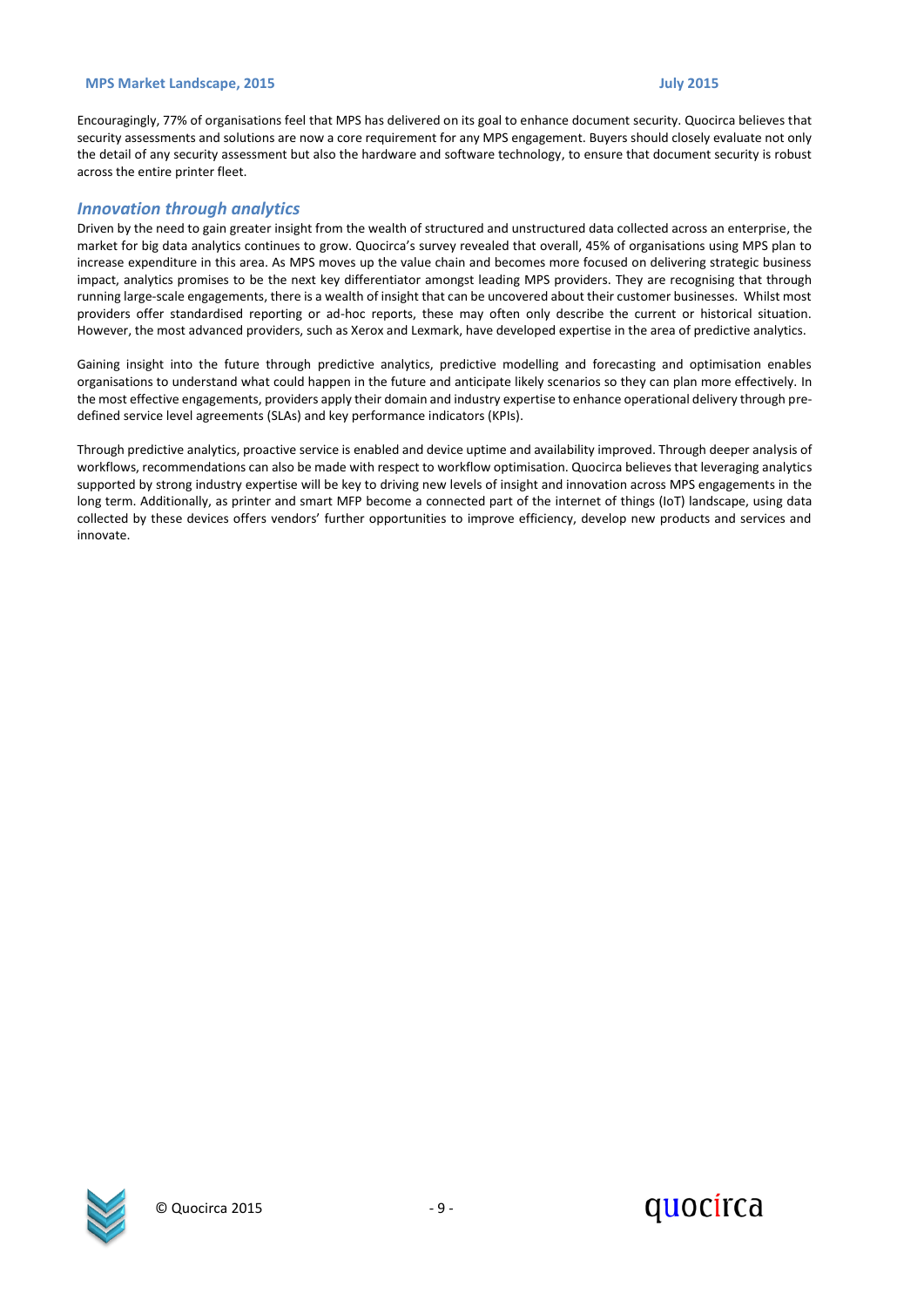### <span id="page-9-0"></span>Recommendations

Overall, the top criteria for vendor selection are pricing, SLA quality and references. However, the relative importance of each criterion varies by region, with the US and Germany showing a higher priority to most criterion than the UK and France.



#### **Figure 5: How important are the following factors to your organisation when selecting an outsourced MPS provider?**

Given that the requirements for an MPS provider will vary by industry and business need, Quocirca recommends the following broad criteria to evaluate when selecting an MPS provider:

- **Breadth and depth of assessment services.** A detailed assessment is the foundation an effective MPS and should take a holistic view of all print related processes. At the minimum, this should include a full document assessment which analyses print usage across the enterprise. Additional services to consider should include environmental and document security assessments, which are now more common. Workflow assessments at the outset are critical for identifying business process optimisation opportunities. A comprehensive assessment will ensure the greatest opportunities for cost savings and productivity improvements over the long term of a contract.
- **Scale of offerings.** Many organisations may be using a variety of providers for their print, IT and business process services. However managing multiple service providers can also be costly and complex. For maximum efficiency, look for a provider with a comprehensive suite of services which cover office and production printing, IT services and business process automation. Consolidating through a single supplier that has a compelling value proposition across these services can offer a range of benefits including driving cost savings from increased supplier efficiency. Such potential providers should be financially strong and have global capability, scalability and proven performance.
- **Strong multivendor support.** Most print infrastructures are heterogeneous environments comprising hardware and software from a variety of vendors, so MPS providers should have proven experience of working in multivendor environments. A truly vendor-agnostic MPS provider should play the role of trusted technology advisor, helping an organisation select the technologies that best support their business needs. Independent MPS providers should also have partnerships with a range of leading vendors, giving them visibility of product roadmaps and emerging technologies.



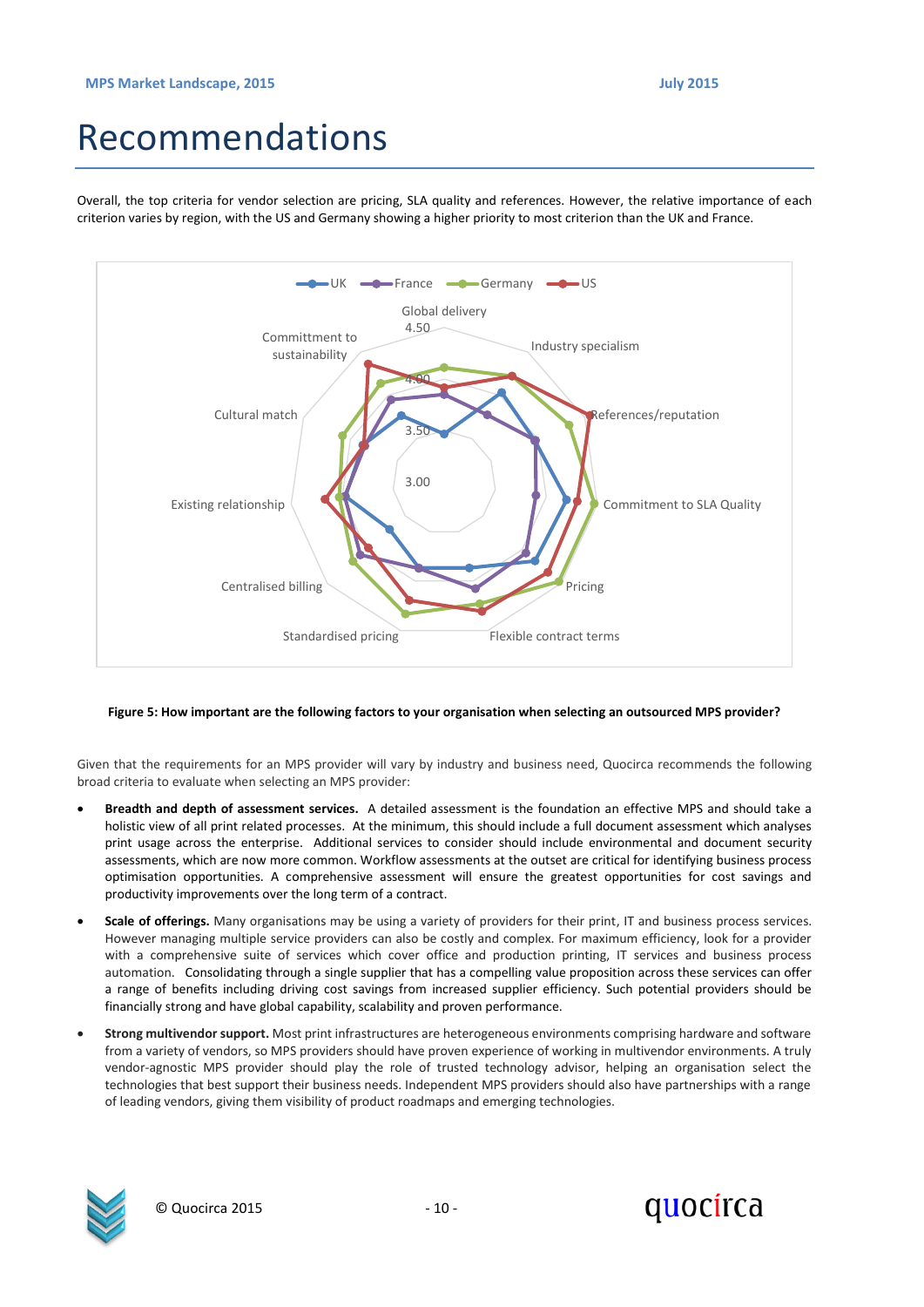- **Industry and process expertise.** In addition to helping customers improve the efficiency of their print infrastructure, leading MPS providers can help them drive business transformation and increase employee productivity as well as supporting revenue growth. An MPS provider should understand the customer's business and be able to advise them on solutions that can be implemented to improve business performance, extend capabilities and reach new markets. Industry specific workflow solutions which integrate with key business processes such as HR, legal and, finance and accounting are becoming a key differentiator for MPS providers.
- **Integrated and secure mobile strategy.** The continued growth in enterprise mobility along with the broader use of shared MFP technology poses a range of security risks. Look for an MPS provider that offers a range of security solutions from both a hardware and software perspective supported by robust auditing capabilities.
- **Flexibility.** Businesses will always want to engage with MPS in a variety of different ways. Look for an MPS provider that offers flexible contracts in terms of the commercial offering, contract terms, staffing and delivery location. Some organisations may want to standardise on a single vendor's equipment and software, while others may prefer multivendor environments. Some may want a provider to take full control of their print infrastructure while others may only want to hand over certain elements; and some may want to mix new technology with existing systems so they can continue to leverage past investments. Leading MPS providers offer flexible services that are able to accommodate such specific requirements. Flexible procurement and financial options are also key, with pricing models designed to allow for changing needs.
- **Mature service level agreements and governance.** MPS providers must be willing to meet performance guarantees through contractual SLAs, with financial penalties for underperformance. They should also understand the controls needed to meet increasingly complex regulatory requirements. SLAs have to be flexible, and the MPS provider must use predictive analytics to be able to advise on future needs with sufficient notice – and to offer a range of different approaches based against the customer's own risk profile, balancing risk, cost and perceptions of added business value. Continuous improvement and best practices focus must be integral to the MPS provider and inherent in the expectations set out in the contract. Much of this relies on comprehensive analytics and reporting across print related business processes. Any need to enact on any financial penalties should be regarded as a failure of both parties; the provider for not providing continuous advice, and the organisation for not maintaining a degree of due diligence on the provider's activities.
- **Consistent global service delivery with local support.** Global delivery capabilities offer many advantages, including rapid implementation in new locations and the ability to effectively manage engagements across multiple countries. However, it is also important that a provider has local resources with knowledge of the relevant regulatory and legal requirements. Check whether an MPS provider uses standard delivery processes across all locations and how multi-location teams are organised and collaborate.
- **Full service transparency.** Consistent service delivery is built on consistent processes that employ a repeatable methodology. Look for access to secure, web-based service portals with dashboards that provide real-time service visibility and flexible reporting capabilities.
- **Alignment with standards.** An MPS provider should employ industry best practices; in particular aligning with the ITIL approach to IT service management. ITIL best practices encompass problem, incident, event, change, configuration, inventory, capacity and performance management as well as reporting. Support for ITIL will lead to easier integration of the MPS service into existing systems, such as the help desk function.
- **Innovation.** Leading MPS providers must demonstrate innovation. This may include implementing emerging technologies and new best practices and continually working to improve service delivery and reduce costs. Choose a partner with a proven track record of innovation. Do they have dedicated research centres or partnerships with leading technology players and research institutions? Consider how a prospective MPS provider can contribute to a company's innovation and business transformation strategy. Bear in mind that innovation within any outsourcing contract may come at a premium – this is where gain-sharing models may be used.

Ultimately, businesses are looking for more than reliability and cost reduction from their MPS provider. Today they also want access to technologies that can increase productivity and collaboration and give them a competitive advantage as well as help with business transformation.

By ensuring a provider demonstrates the key characteristics above before committing, organisations can make an informed choice and maximise the chances of a successful engagement.



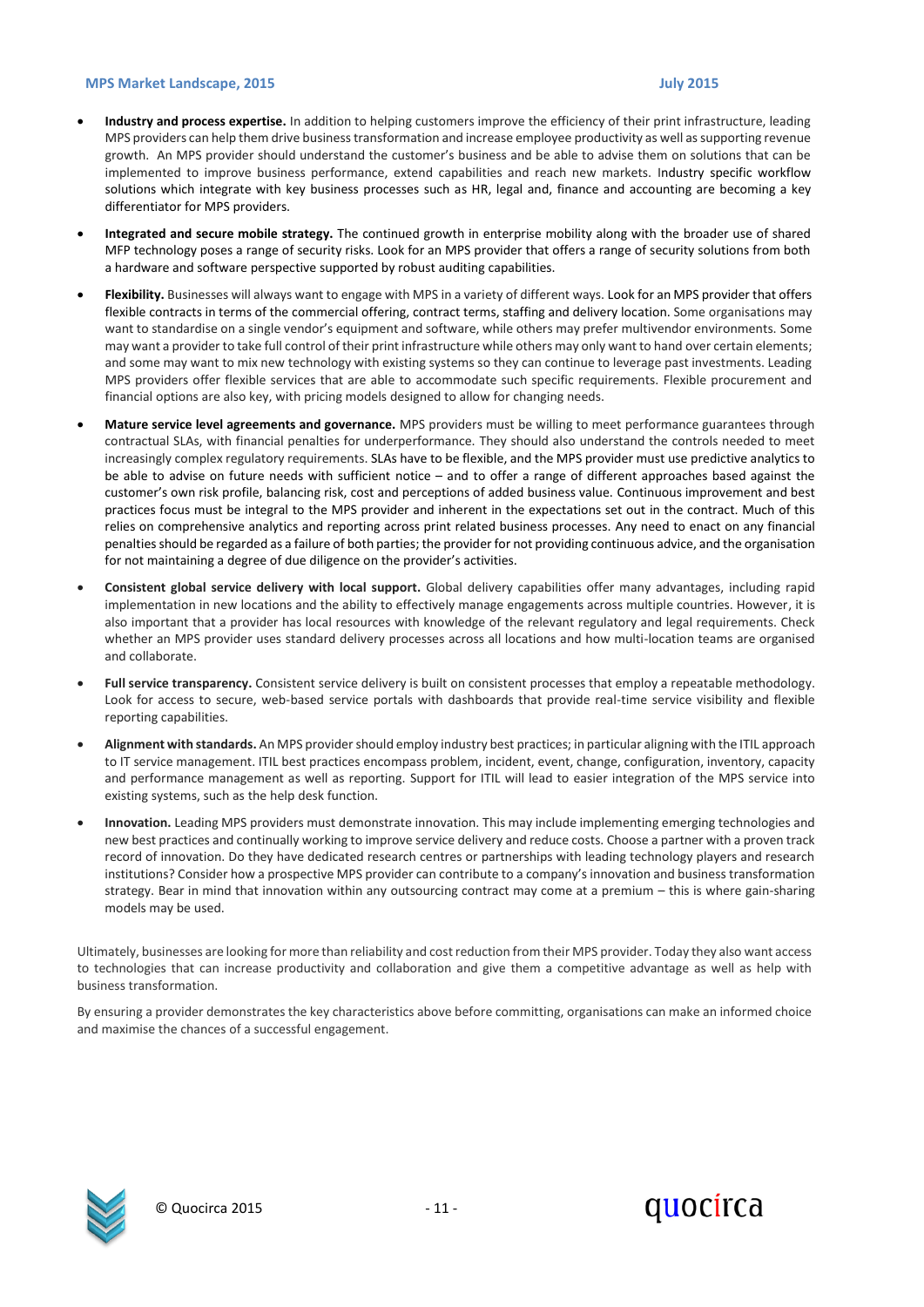## <span id="page-11-0"></span>Vendor assessment

Quocirca has created a vendor scorecard for each MPS provider, based on a range of criteria that determines an overall score for market presence and completeness of offering. Each score is on a scale of 1 to 5, where 1 is weak and 5 is very strong. This evaluation of the MPS market is intended as a starting point only. Please note that Quocirca's scoring is based on an un-weighted model although prospective buyers may wish to weight the scores to meet their own specific needs.

#### **Market presence criteria**

- **Enterprise customers:** the strength of the vendor's European enterprise customer base.
- **Strategy:** how comprehensive is the vendor's MPS strategy, the quality of its overall value proposition and its evolutionary vision for MPS?
- **Maturity of offerings:** how long has the vendor been active in the market; how developed are its offerings?
- **Geographic reach:** a vendor's geographic reach, either directly or through partners or channels.
- **Overall financial strength:** a vendor's overall financial position and assessment of the scope for future investment in its MPS offering.
- **MPS revenue and growth:** European MPS revenue and growth over the past year.
- **Market credibility:** the effectiveness of vendor initiatives to promote its brand, increase awareness of its service offering and influence market development. Also includes the clarity, differentiation and internal/external consistency of the vendor's market messages.
- **Alliances and partnerships:** The strength of the vendor's partner and alliance network.
- **Investment and dedicated resources:** The vendor's investment in its MPS portfolio, resources, and its innovation that will add improvements in approach, process, or service offering.

#### **Completeness of offering**

- **Modularity of services:** the flexibility and scalability of the service portfolio to provide a customised offering.
- **Breadth and depth of service offering:** the range of services available, including complementary ones such as business process outsourcing (BPO), IT outsourcing (ITO) and document process outsourcing (DPO).
- **Help desk capabilities:** centralised help desk capabilities and integration, remote diagnostics and support.
- **CRD/production printing:** print room/production printing services to support high volume printing requirements.
- **Multi-vendor support and maintenance:** the vendor's ability to service and support third party products.
- **Mobile printing support:** capabilities to support mobile workers, either through mobile device printing or pull printing/authenticated secure printing.
- **Document workflow integration:** range of solutions to support document capture, routing and integration with ECM systems.
- **Industry solutions:** capability to offer industry software solutions in key vertical markets and industry alignment of sales force

Figure 6 represents Quocirca's view of the competitive landscape for printer and copier vendors that deliver enterprise MPS. A vendor's market position is indicated by the size of the bubble, based on estimates of customer base. An indication of the growth in each vendor's position is shown by a (+), (-) or (=). The following categories are used to reflect a vendor's position:

- **Market leaders:** vendors that lead the market in both strategic vision and depth of service offering. Leaders have made significant investments in their service portfolio and infrastructure and are supported by strong delivery capabilities.
- **Strong performers:** vendors that have established and proven offerings supported by demonstrable customer success.
- **Contenders:** vendors that have service offerings that are currently being aligned on a global or European basis. Contenders are typically investing in resources, infrastructure and partnerships to expand market coverage.
- **Emerging:** vendors that are in the process of developing MPS offerings or offer MPS on a regional basis.



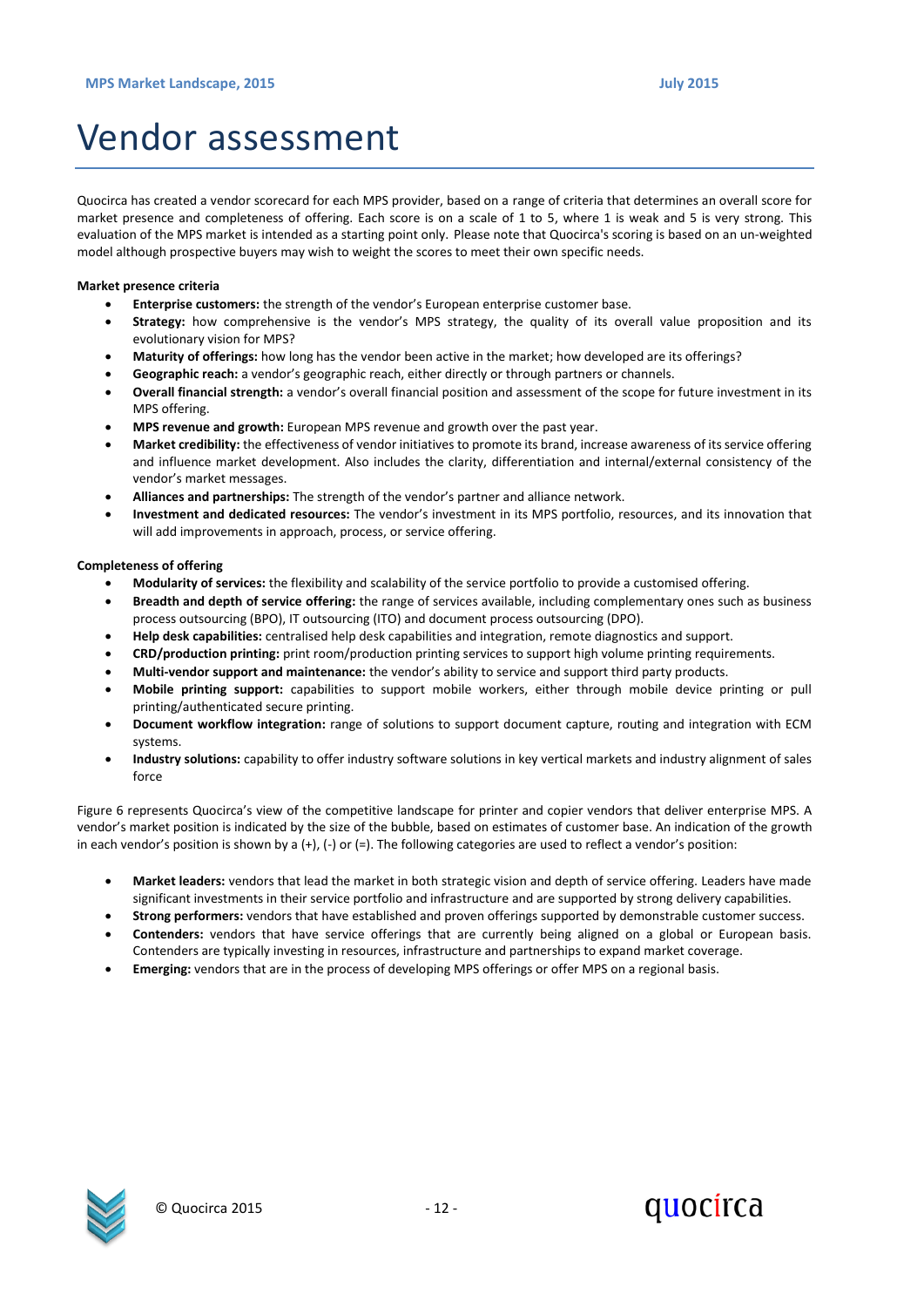

*\* Customer base: Please note that enterprise customer figures and estimated devices under management have been considered when determining customer base bubble size.*



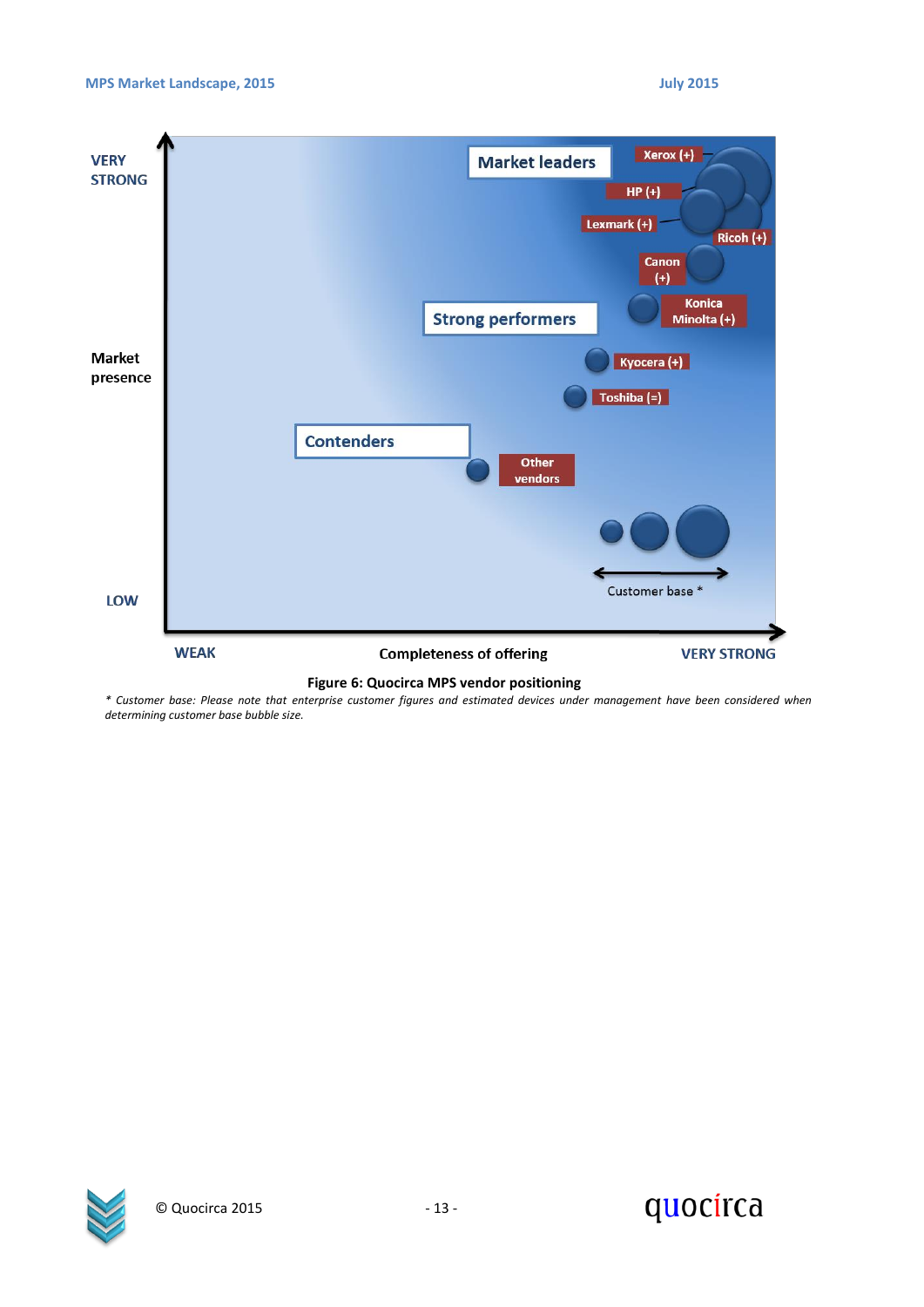# <span id="page-13-0"></span>Vendor highlights

Quocirca has seen the MPS market gaining maturity and emerging from first and second generation offerings, leading to improvements in all vendors' offerings as new functions and capabilities have been added to the core offering, as well as through BPO and ITS services. Many of the vendors are also investing heavily through acquisitions and adapting their portfolio to changes in the overall IT market, such as bring your own device (BYOD) and mobility.

#### <span id="page-13-1"></span>**Market leaders: Xerox, HP, Ricoh, Lexmark, and Canon**

Market leaders possess diverse strengths with a wide global presence and have prioritised their efforts and investments to win in this highly competitive marketplace. Prospective buyers will find these providers differ in their individual strengths by industry, geography and service line but all articulate a strong MPS proposition for enterprise customers.

- **Xerox:** Xerox's strategy to reposition itself as a services company remains on track. It retains its overall leadership position in the market due to its broad and mature MPS portfolio that it continues to enhance with value added solutions services. An early leader in the market, its key strength is the depth and scale of its service offering which encompasses office printing, production printing and workflow automation services. Its services revenue now represents more than half – 54% - of its total revenue. In December 2014, Xerox agreed to sell its information technology outsourcing (ITO) business to ATOS in order to focus on higher value services. This will enable it to strengthen its service portfolio and also improve service margins. Xerox is now taking a more vertical approach to its services business, organising its go-to-market resources into 6 global industry business groups. This new industry alignment, supported by a strong industry workflow automation portfolio will be critical to its success in deepening its customer relationships. A key strength for Xerox has always been its strong analytics and reporting capabilities, which are vital to the success of any MPS engagement. With tighter synergies between its document outsourcing and BPO businesses, Xerox is well positioned to capture greater mindshare as enterprises look to more business-process centric MPS engagements.
- **HP:** HP remains a leader in the MPS market, supported by a strong end-to-end hardware and software and services portfolio. It offers one of the broadest product ranges in the industry, from low-end consumer printers to productionclass web presses. HP is the only MPS provider that also provides personal systems professional services for HP desktops, laptops, tablets and other mobile devices as a complete end-user workplace services offering. It continues to strengthen its MPS business with an ever-expanding range of software solutions and multi-vendor support to meet a broader range of mobility, security and document workflow needs. Its partnership with Sharp has boosted its production printing offerings. It has also invested heavily in its MPS offering for channel partners to expand its penetration in the SMB and midmarket. Its Enterprise Content Management (ECM) offering holds strong promise for the future if HP can deepen the synergies with the future Hewlett Packard Enterprise and leverage the synergies between MPS and broader business process automation engagements. Whilst HP intends to maintain strong agreements between the two companies post separation, Quocirca will be watching the split carefully to see how successfully HP carries forward it's overall managed services portfolio.
- **Ricoh:** Ricoh is in the midst of transformation, actively streamlining its company structure to accelerate growth across a number of markets and shifting focus to what it calls "workstyle innovation". It has maintained its position as a leader in the MPS market, boosted by its global scale, unified service and delivery infrastructure and effective approach to business process automation. Today it has over 4,000 engagements with in excess of 1 million devices under active management on a global basis. In September 2014 Ricoh announced eight new service lines which include MDS, Production Printing Services, Business Process Services, Application Services. Sustainability Management Services and Communication Services. Leveraging Ricoh's 5 step adaptive model, this service expansion is supported by a broad range of technology and solutions, enabling it to address a broad range of enterprise needs not only to better manage the document infrastructure, but also to optimise business processes, drive productivity and lower environmental impact. Ricoh is taking the right direction to change perceptions of its brand and develop broader services capabilities. With a broad array of services, it is now competing in many new markets and should focus on building its credibility in a few core areas and partnering with best of breed providers in others.
- **Lexmark:** In recent years, Lexmark has consistently expanded its global position in the MPS market. Its strategy continues to go from strength to strength, buoyed by further acquisitions (Kofax and ReadSoft) in the business process automation space. It now offers one of the broadest MPS and ECM portfolios in the industry and is successfully integrating its go-tomarket approach. Meanwhile, its new brand identity emphasises its strategy to expand its position as a serious player in the enterprise software and services market. Lexmark's strategy is to continue to focus on a number of key areas. These



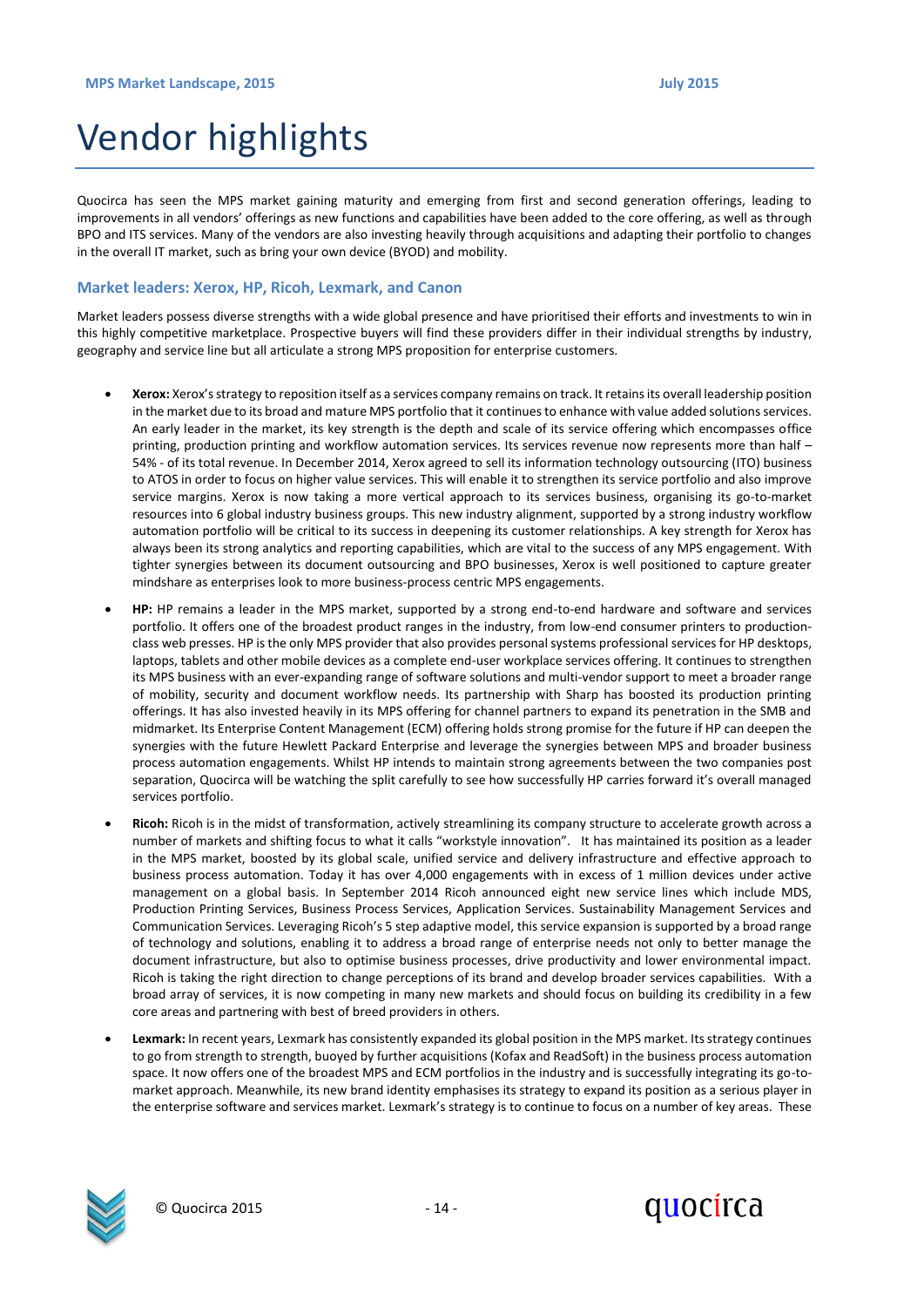include a specific focus on industry specific MPS, expansion of industry specific and horizontal solutions, intelligent MPS, cloud enabled services, analytics, enhanced proactive services, mobile capture and print, and intelligent capture. Lexmark has developed a strong proposition for connecting print and digital information and addressing the unstructured information challenge. Although its business process automation capabilities and industry alignment will be key to its success in broader MPS engagements, its mature MPS infrastructure and proactive capabilities are just as important in driving efficiencies and improving service delivery for new and existing customers. With competitors moving to expand focus on industry workflow solutions, Lexmark will need to ensure it maintains its reputation in this space by avoiding any complexity that may result from a very broad and diverse portfolio.

 **Canon:** Canon's presence in the MPS market continues to gather momentum. In Europe, its MPS revenue grew by 20% in 2014 compared to 2013. This growth was boosted by Canon's strong push in the SME and mid-market segments along with some significant global MPS wins in 2014. In the UK, Canon leveraged its strong position in the public sector, with many additional new and large contracts signed in the healthcare and public sector markets. Canon has developed a mature set of MPS offerings targeted at businesses of all sizes. This comprises a broad end-to-end hardware and software portfolio supported by an expansive and loyal partner network. It continues to develop its offering, particularly investing in its MPS platform to further enhance its delivery and support capabilities. It is also actively expanding its mobile print and cloud services that offer advanced device management.

#### <span id="page-14-0"></span>**Strong performers: Konica Minolta, Kyocera Document Solutions**

- **Konica Minolta:** Konica Minolta continues to strengthen its position in the MPS market by enhancing its Optimized Print Services (OPS) program and adjacent service offerings. Its global MPS revenue grew by 65% in 2015. Europe remains its dominant region, accounting for around 50% of MPS revenue. It is a company in good health, with both its hardware and services business growing. For the fiscal year 2015 (ending March 2015), sales for its Business Technologies group rose by 10%. Its future roadmap to 2016 is focused on capturing further production-print volume, further developing it's managed IT services proposition and portfolio, increasing revenues with its Managed Content Services which includes a range of ECM applications, more technology acquisitions, an expansion of its MFP product portfolio and also developing its 3D printing offerings. In 2014 it established Business innovation Centres in each of its 5 key regional markets of North America, Europe, Asia Pacific, China and Japan as part of its shift from traditional hardware sales models to the provision of services and solutions Konica Minolta is making great strides with its MPS strategy – both through direct and indirect channels. Its IT infrastructure management services are particularly a strong differentiator in the midmarket and its robust hardware and software portfolio is a key strength in supporting what is now a relatively mature MPS offering. Based on this year's performance, Quocirca expects Konica Minolta to move into a leadership classification in the next year.
- **Kyocera Document Solutions:** Kyocera showed further growth in its MPS business in 2014, particularly in the European mid-size business space, which it targets through its indirect channel. Kyocera Document Solutions has spent the past two years evolving its growing MPS offering, known as Kyocera Managed Document Services (MDS). It still has some progress to make in accelerating its services and software strategy, which to date has seen most success in Europe. European MPS revenue grew by 32% in 2014, and now accounts for over 40% of its global MPS revenue. Kyocera now manages over 200,000 devices in Europe, more than doubling its devices under management from 2012. A key differentiator for Kyocera is sustainability, through its long-life ECOSYS technology, which is known for high reliability, low total cost of ownership (TCO) and reduced environmental impact. Kyocera is actively repositioning its MDS strategy and is seeing growing interest as a result of strong integration with its hardware and software portfolio. A significant opportunity for Kyocera is to more fully leverage its strategic partnership with KDDI Telehouse and build on the success of its cloud printing services in the UK. This approach to the virtualisation of MDS is fairly unique in the market and midmarket customers stand to gain both cost efficiency and productivity improvements through this approach to managing their print infrastructure.

#### <span id="page-14-1"></span>**Others: Toshiba**

 **Toshiba:** Toshiba has an established MDS offering in the US and Europe although its strategic approach differs by region. Quocirca views Toshiba as a contender in the MPS market, having made reasonable progress in expanding its offerings in the US and Europe. It is a major supplier of A3 MFPs and works with partners such as HP, Lexmark and OKI to fill the gap in its A4 portfolio. Although it can provide MPS directly, the majority of its MPS business is managed through its broad dealer network, particularly in the US. Its Encompass MPS brand is well established in the US, while its European strategy, based on a sustainability message, is less mature. In Europe, it's "ECO-MDS" leverages the Toshiba Carbon Zero Scheme, Managed Energy Services and its ECO-MFP product. Particularly unique is its e-STUDIO306LP MFP paper reusing



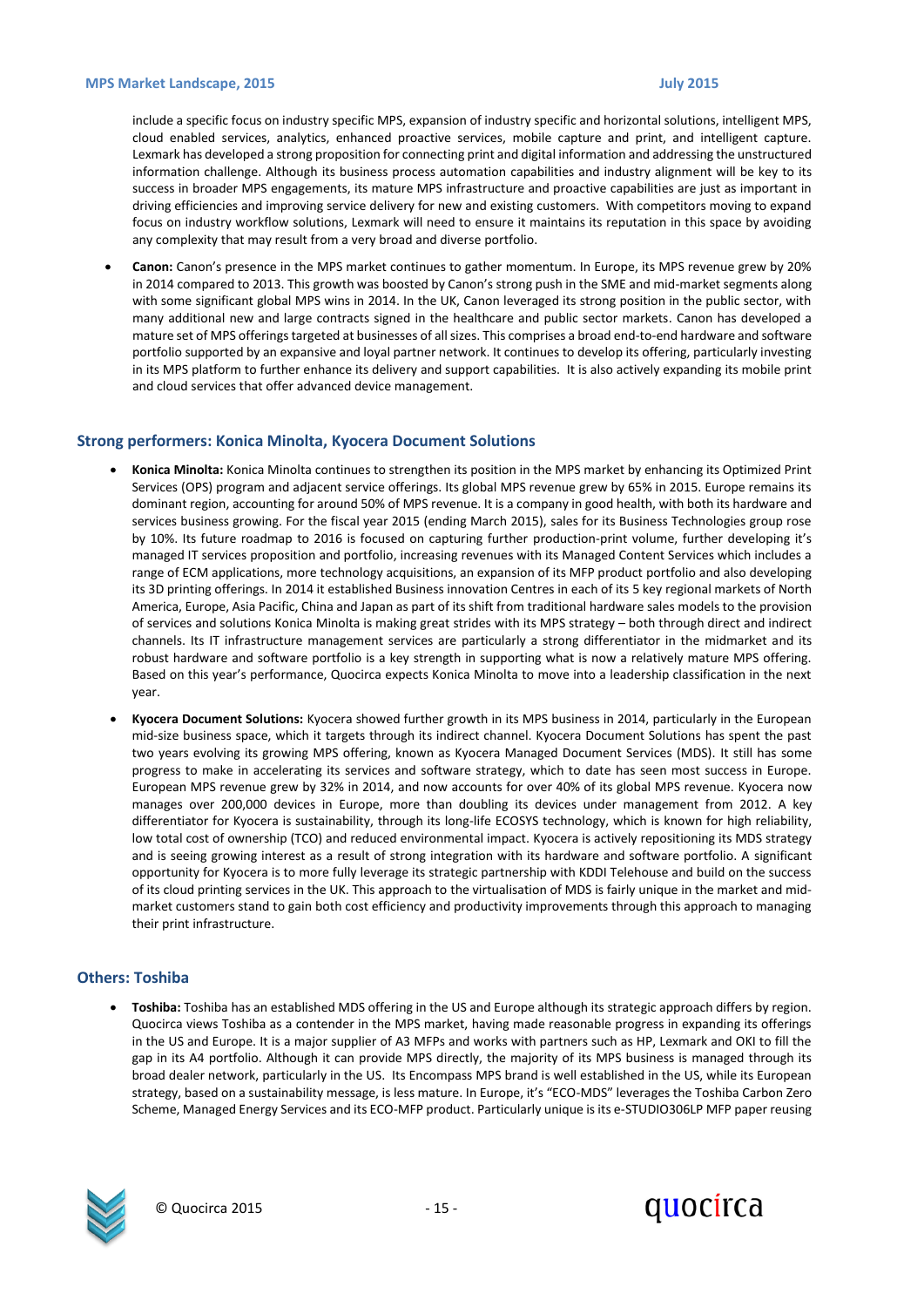system, which prints documents in erasable toner and erases documents for reuse – making more effective use of paper. This is alongside its Energy Manager software, which allows IT administrators to easily implement policies for energy usage profiles on PCs and Toshiba MFPs. Based on a long established Carbon Zero CO2 offsetting initiative and optimised Eco-settings for regular MFP products, Toshiba has bought these elements together to form its ECO-MDS offering. In Europe, Toshiba currently focuses primarily on the retail, healthcare, public sector and education vertical markets and now plans to target unified MPS contracts including barcode printers and MFPS for the manufacturing and logistics sectors. From a solutions perspective, Toshiba offers a broad range of both proprietary and third party solutions. This includes the Toshiba e-BRIDGE Fleet Management System (EFMS) which offers device management, Toshiba e-Follow for document accounting and Toshiba e-Bridge Print and Capture for mobility and workflow.